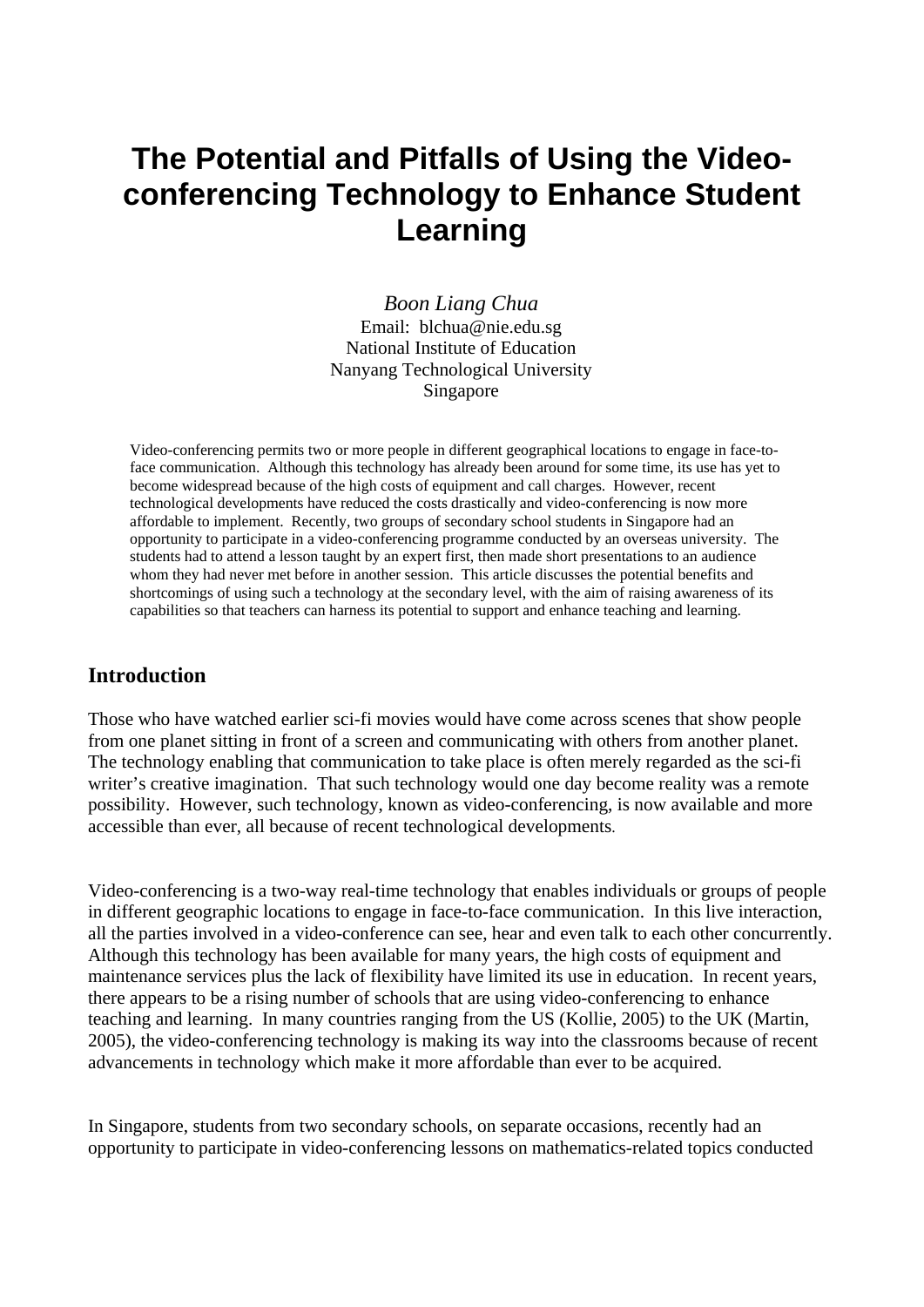by a British university. This article discusses the potential and pitfalls of conducting lessons through the use of video-conferencing technology, which arise from the students' participation in this programme. It begins with a rationale for conducting this study and follows with a discussion of the methods. The results and discussion of the benefits and shortcomings of video-conferencing are presented as a way of helping teachers who intend to use this technology.

## **Rationale for this study**

Research literature on the use of video-conferencing technology in education has tended to focus mainly on higher education (see Canning, 1999; Hu, *et al.*, 2001; Peterson, 2004; Wang & Yuen, 2004), but rarely at primary and secondary levels (see Arnold, Cayley & Griffith, 2002; Martin, 2005). There is evidence in the research literature that using video-conferencing can enhance learning outcomes for students. For instance, Year 8 British students showed improvement in their mathematical communication skills, both oral and written, after participating in video-conferences (Gage, 2003). In another case study, which involved A-level students from a British school receiving distance lessons from the Liberty Science Centre in the USA, the teacher noted some benefits of learning through video-conferencing such as enhanced pupil motivation, improved problem solving skills as well as a meaningful use of IT skills (Martin, 2005). Even so, the potential of video-conferencing still remains largely unexamined in the research literature. Thus, the purpose of this study is to mainly gather students' feedback about their learning experiences in the video-conferencing programme so as to examine the potential and pitfalls of conducting lessons through the use of video-conferencing technology. With using video-conferencing as a means for teaching and learning in local schools being a relatively new initiative, the findings of this study will, therefore, not only be important and valuable, but also helpful in creating an awareness of its capabilities in offering a new dimension to teaching and learning.

# **Methods**

The video-conferencing programme in which the Singapore students took part was called the *MOTIVATE* project (**M**athematics **O**pportunities **T**hrough **I**nternet, **V**ideo-conferencing **A**nd in**T**eractive **E**ducation). This real-time video-conferencing programme, managed by University of Cambridge, provides a platform for school-going children of ages 5 to 18 years to be engaged in direct interaction with expert users of mathematics, from whom they get to solve problems and learn about the applications of mathematics in the real world. Using multipoint video-conferencing to connect participants from different locations around the world, the programme aims to enrich the children's mathematical experience, broaden their mathematical horizons, as well as provide them with opportunities to work collaboratively on mathematical tasks and present their work to an outside audience.

A *MOTIVATE* video-conference is typically conducted over two sessions. The first session is an interactive discussion between a particular expert in mathematics and the participating students from different schools on a specific topic, normally lasting an hour and a half. In the interim between the two sessions, students work on suggested project work under their teachers' guidance. Then at the second session, some students from each participating school are encouraged to make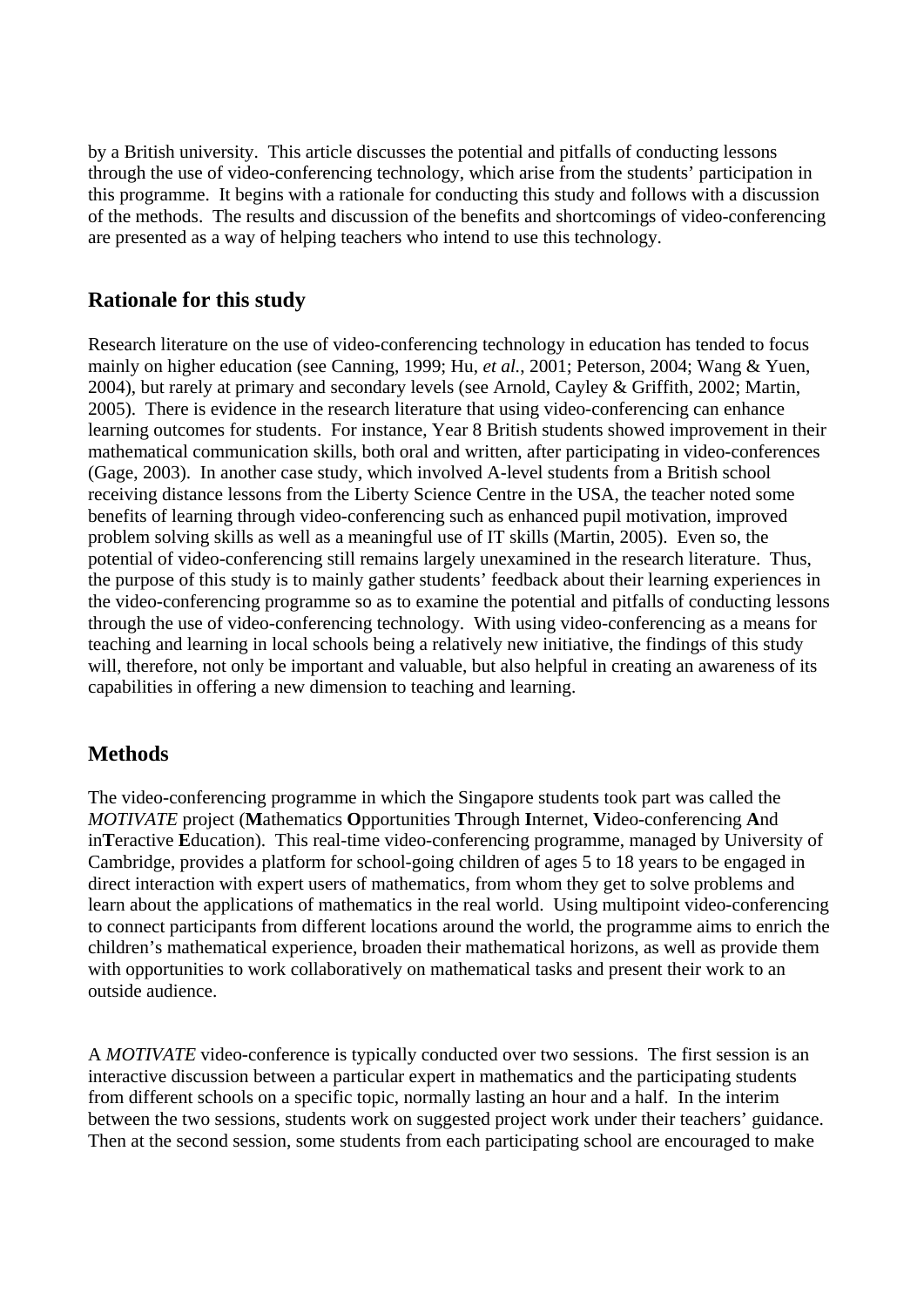short presentations on their project work. After each presentation, they are also expected to field questions from the expert and other schools' students.

#### **The Participants**

The two Singapore secondary schools, which participated in this study, are labelled A and B. Established almost thirty years ago, School A is a mixed-gender government school with a student population of about 1300 and caters to the needs of a wide range of students from Secondary 1 to 5 (13 to 17 year olds). School B is a very established independent girls' secondary school whose students, from Secondary 1 to 4 (13 to 16 year olds), are all academically talented.

In 2004, twenty six Secondary 3 students, aged 15 years, from School A participated in a *MOTIVATE* video-conference on *Mathematics and Music*. Another group of twenty six students, also aged 15 years from School B, attended one on *Codes and the Quantum Computer* this year. All the students were studying in the upper secondary level when they took part in the respective video-conferences. The *Mathematics and Music* video-conference was held at the National Institute of Education because video-conferencing facilities were not yet available in their school whereas students from School B attended the video-conference in their own school. All the videoconferences started in the evening at 6 pm (Singapore time) for School A and 5.30 pm (Singapore time) for School B.

#### **The Video-conferences**

The first session of the *Mathematics and Music* video-conference, presented by Dr Jenny Gage, dealt with the role of mathematics in music. Ideas such as the interesting relationship between the length of a string and the note it produced when plucked and how the anomaly in the Just Scale had led to the development of the Well-tempered Scale presently used were discussed. She also demonstrated how the basic concept of symmetry in mathematics could be used as a fundamental principle for folk dancing. In between the explanation and demonstration, students were given short tasks to do and later asked to share their results. For instance, one of the tasks, which aims to give students a sense of the idea of symmetry in folk dancing, required four students, each holding a letter A, B, C or D and all standing in a line, to act out a set of moves by following Jenny's instructions. In the second session, two groups of students from Singapore presented their project to Jenny and participating British students. One group explored the ordinary guitar and found that the frets of a guitar were spaced out according to a certain ratio. The other group discovered that the inverse relationship between the frequency of a note and the length of the string was valid for the case of a Chinese musical instrument known as the *erhu*, a two-string bowed fiddle with a sound box.

The second video-conference on *Codes and the Quantum Computer* was conducted by Prof Artur Ekert, an expert in the field of quantum physics. He shared with the students some methods used in ancient times to encrypt and decipher messages from the caesar shift cipher to frequency analysis, as well as those used in modern history such as the binary one-time pads during the First World War and the famous Enigma machine in World War 2. Students also learned about the concept of quantum computers, which are said to have the potential of revolutionising codes and code-breaking all over again (see Figure 1).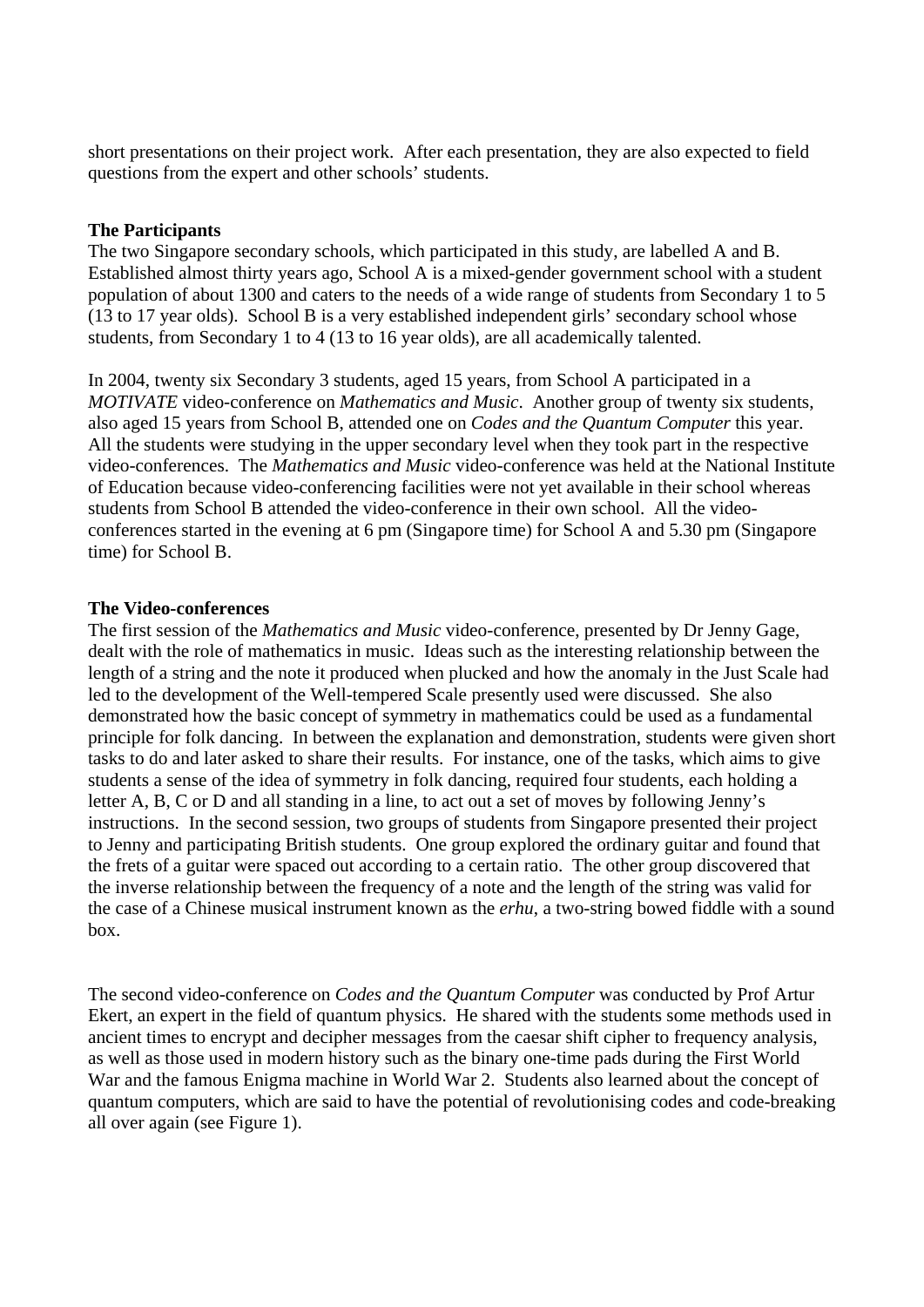

*Figure 1:* Prof Ekert delivering the lesson

Aside from listening to the presenter, students also had hands-on experience in decoding a message only given out during the video-conference. As a follow-up activity, they were first encouraged to use any of the methods discussed during the session to code a message, then mail it to the videoconference facilitator to be sent to the other participating students for them to have a try at cracking. Next, they were challenged to create an "unbreakable" code for other students to break. In the second session, three different pieces of project work ranging from topics like the history of cryptography to public-key ciphers were presented by the Singapore students to Prof Ekert and participating British students.

#### **Instruments and Data Analysis**

A qualitative approach was adopted as it was deemed most appropriate for a small-scale study. Two instruments were mainly used to collect data of such nature: a student questionnaire and videorecordings of the video-conferences. A questionnaire consisting of open-ended questions was distributed to every participating student immediately after the video-conferences. But because it was very late at night when the video-conferences ended, the students were allowed to fill in the questionnaires at home and instructed to return the completed questionnaires to their teachers within the next few days. The questionnaires were then analysed to find out about their viewpoints on video-conferencing. Video-recording was used to document all the video-conferences. All videorecordings were reviewed to look for visual evidence that would shed lights on the possible benefits and shortcomings of using video-conferencing. Data were also collected through another method: personal communication with the teachers involved in this programme. The teachers provided some useful feedback on their viewpoints of using such technology in teaching and learning.

## **Results and Discussion**

The results of this analysis yielded some interesting information about the affordances of the videoconferencing technology, which will inevitably influence the school's decision to implement it. Therefore, it is important for prospective users of this technology, such as teachers, to know the kind of learning outcomes it can help to achieve and be convinced that it can enhance and enrich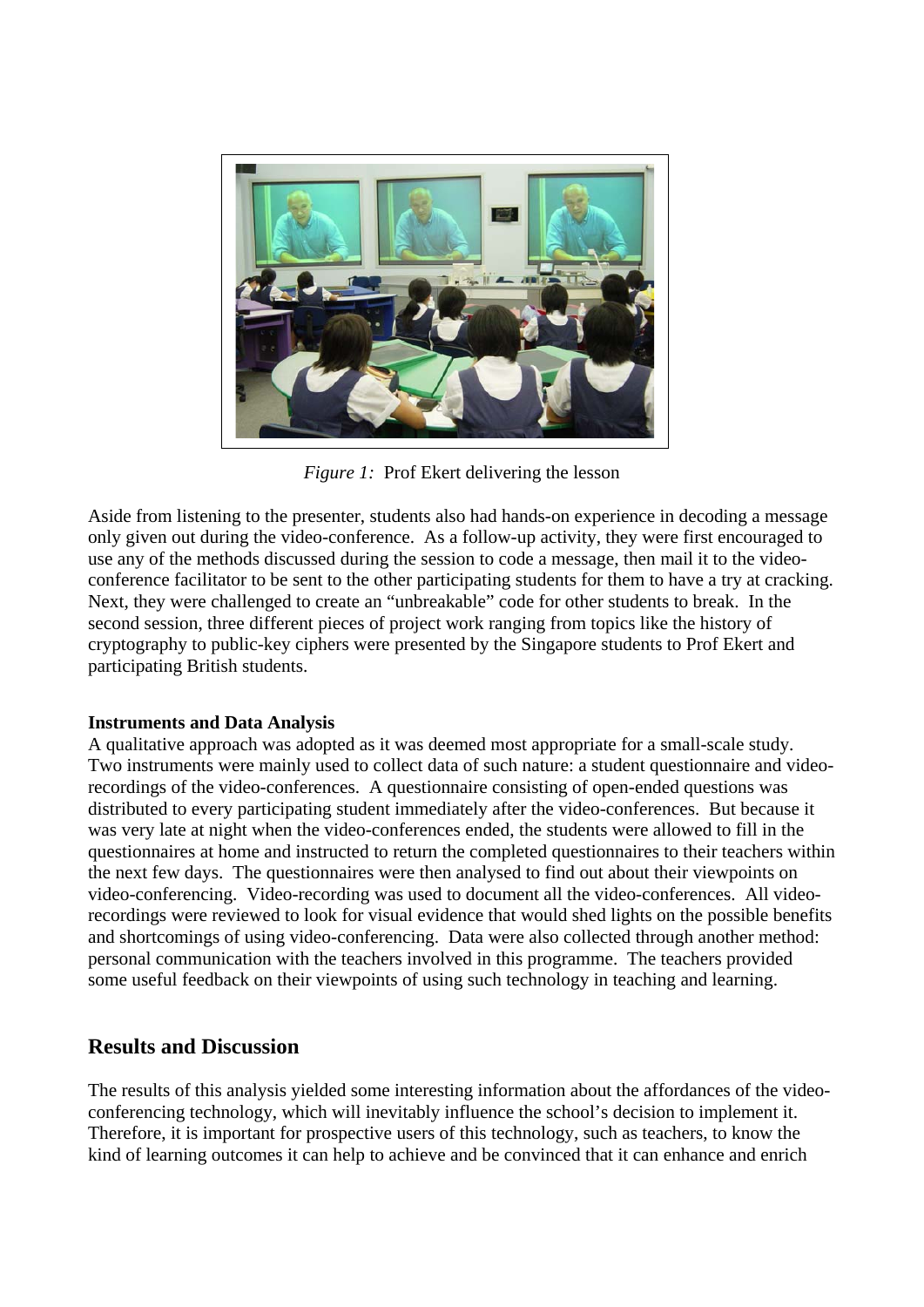teaching and learning before making any decision to use it in the classrooms. So, in order to create an awareness of what such technology can offer for teaching and learning, this section discusses some of its benefits, as well as shortcomings, based on the two *MOTIVATE* video-conferences described previously.

## **The Benefits**

*Learning from experts* Video-conferencing can be used as a means of bringing an expert, who may otherwise be inaccessible due to distance and time, to the students (Gage, 2005). Indeed, in the two *MOTIVATE* video-conferences, the Singapore students had never met the presenters before. However, owing to the technology available, they had a chance to learn and interact with them. The resulting interaction between them offered a new learning experience for the students. Not only were they enthused by this opportunity to learn and interact with an expert, they also appeared to cherish such a privilege. Additionally, some students even found the experience of learning from the experts, whom they regarded as a figure of authority in their respective fields, fruitful and meaningful. Table 1 shows four students' remarks about their experience in interacting with the experts.

#### Table 1 *Learning from experts*

|           | <b>Remarks</b>                                                                                                                                             |
|-----------|------------------------------------------------------------------------------------------------------------------------------------------------------------|
| Student 1 | it's a once in a lifetime experience when we are communicating via video-<br>conferencing to an expert mathematics lecturer from the prestigious Cambridge |
|           | university                                                                                                                                                 |
| Student 2 | It isn't often we get to listen to lecture by such experts in school.                                                                                      |
| Student 3 | it was interesting to communicate with a professor and listen to his                                                                                       |
|           | explanations and analogies as an expert in the field                                                                                                       |
| Student 4 | Here we have an expert giving a lecture rather than a school teacher so insights,                                                                          |
|           | analogies and general communication of the subject is better.                                                                                              |

Other than these benefits, what is fascinating about video-conferencing is the fact that travelling time and costs in bringing an expert to the students are significantly trimmed. This is indeed a remarkable characteristic of the video-conferencing technology.

*Interaction with live audience* Similarly, bringing students in different parts of the world together for collaborative learning via the use of video-conferencing also exposes them to a refreshing and enriching learning experience. During the conference, students had to share ideas, make short presentations of their project work and even face the daunting challenge of fielding questions from the others regarding their project. Yet students seemed to enjoy the exchange of ideas that took place during the video-conferences (see Table 2).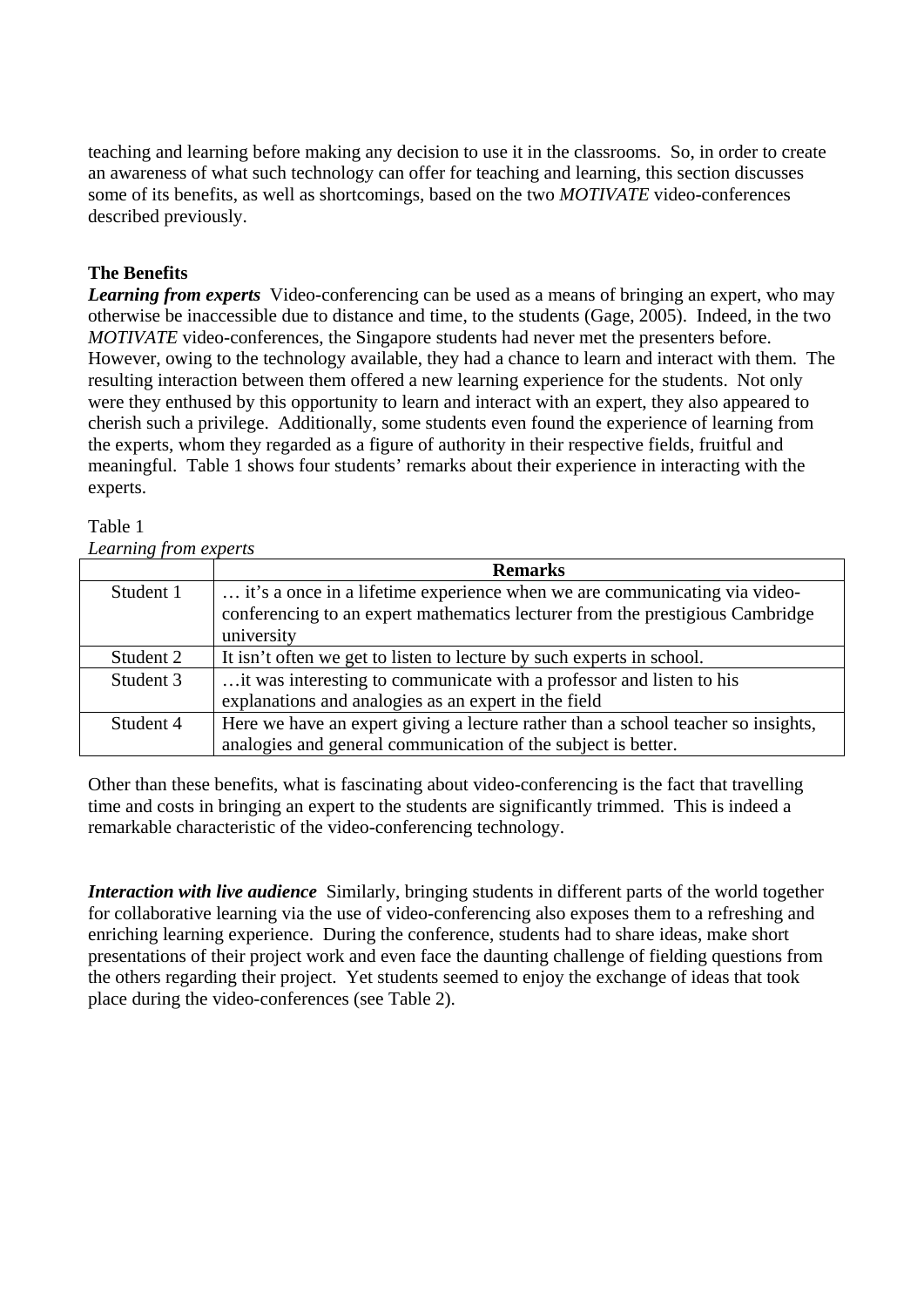Table 2 *Exchange of ideas between students* 

|           | <b>Remarks</b>                                                                   |
|-----------|----------------------------------------------------------------------------------|
| Student 5 | It is very interesting. We can share our opinions or ideas with the friends from |
|           | other countries.                                                                 |
| Student 6 | Exposed to more ideas & learn from questions asked by overseas students. It's    |
|           | more interesting being able to compare how they work outside usual classroom     |
|           | situation.                                                                       |

According to Gage (2005), the presence of a live audience generates a motivating force for students to treat their presentations more seriously, as well as value and take pride in their own work even more. In addition, there is also evidence, as presented in Table 3, pointing to the fact that speaking to a live audience during a video-conference can help to breed and enhance students' confidence.

#### Table 3

*Improvement in Confidence* 

|           | <b>Remarks</b>                                               |
|-----------|--------------------------------------------------------------|
| Student 7 | It improves my confidence of speaking up in front of a mass. |
| Student 8 | I gain confidence in talking to a group of outside people.   |

*Improvement in presentation skills* In a similar vein, video-conferencing can also help students to improve their presentation skills. Video-conferences with a presentation component can offer a good training ground for students to practise how to report their work effectively to a target audience. This is because the audience may not necessarily have the same background knowledge as those making the presentation. Therefore, it is important to clearly convey ideas across to them if they are to understand what is being delivered. Apart from this perceived benefit, students can also gain from learning the different presentation styles shown by the rest. While the use of PowerPoint presentation remains common amongst many students, both locally and in the UK, some actually came up with other methods of presentation, a couple of which are thought to be quite innovative. For instance, in one of the video-conferences, a group of British students clearly conveyed their responses to a student task to the audience by writing the answers on a flipchart. On the contrary, the other groups merely read out theirs. The use of a flipchart produces an effective presentation by allowing the audience to follow the responses easily. In another video-conferencing session, an innovative presentation was observed when a British student sang a self-composed song to deliver a mathematical idea across to the audience.

*Information exchange across the globe* Video-conferencing can also serve as a vehicle for information exchange across a wide range of topics amongst the participating students of different nationalities. In fact, one student perceived video-conferencing as "a much advanced method for sharing knowledge". Like the two cases of exposing Singapore students to piped organ, folk dancing and Irish music, and of introducing the *erhu* to the British students in the *Mathematics and Music* video-conference, students were initially unfamiliar with the arts in each other's culture and many were probably hearing some of these for the first time. However, the sharing of these ideas amongst themselves broadens and deepens their understanding of the different cultures by the end of the video-conference. Likewise in the *Codes and the Quantum Computer* video-conference,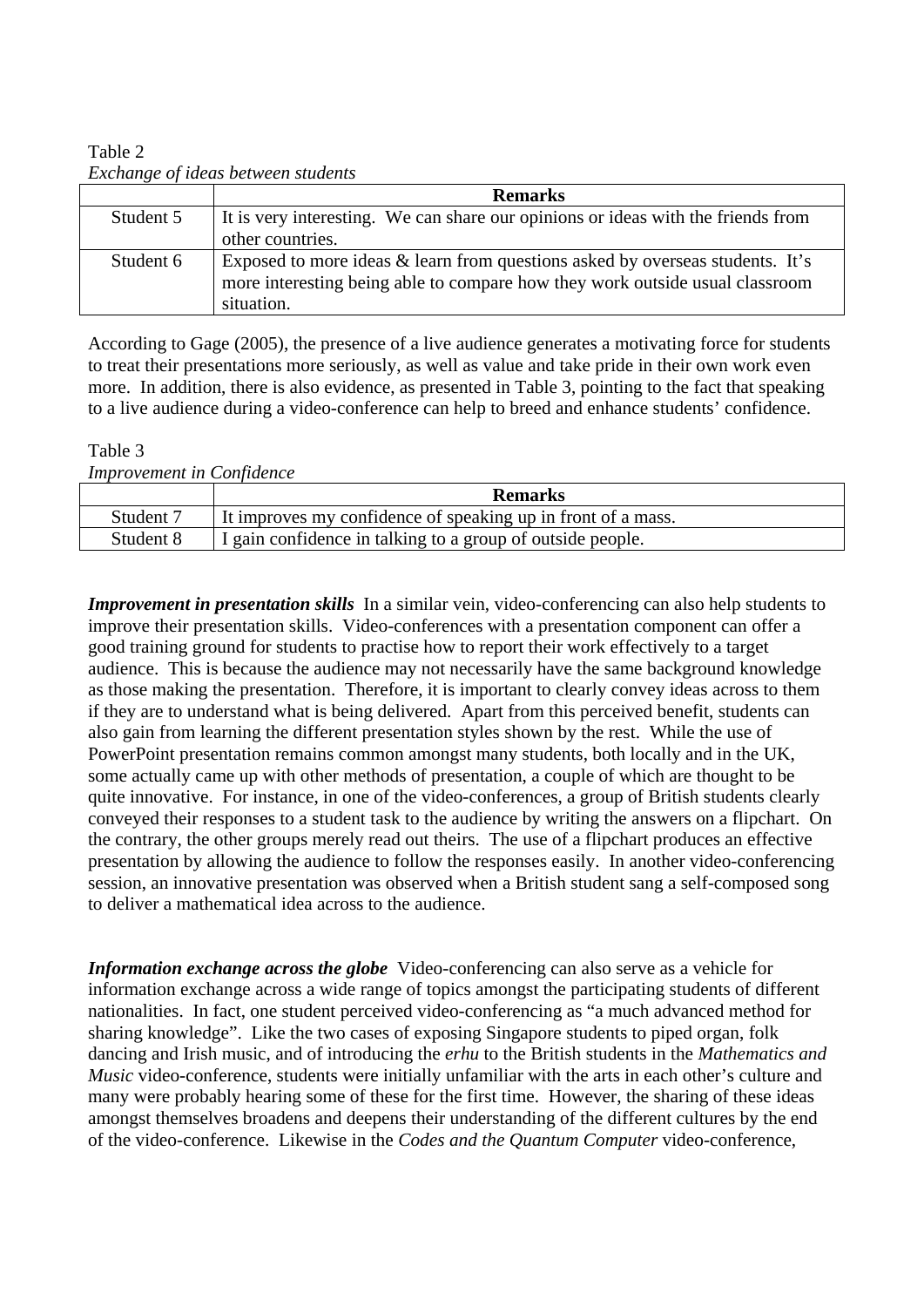where there was a sharing of history, Singapore students discovered how a code-breaking technique caused the downfall of Mary, Queen of Scots when it was used to crack one of her messages. On the other hand, British students learned from their Singapore counterparts about the cryptography used by the Japanese during World War 2. Such exchanges of information augur well for all and, hopefully, can continue further once the barriers between students are dissolved and the gap narrowed.

#### **The Shortcomings**

*Different Time Zones* The geographical locations, from which the participating students come, can become a limitation of using video-conferencing technology. In this study, the UK and Singapore are thousands of miles apart, with Singapore seven hours ahead of the UK in winter and eight hours in summer. Consequently, a suitable local time to convene a video-conference between the two countries would seem to be in the late evening. However, having to start the video-conferences late in the evening was a common concern amongst the local teachers-in-charge of the programme. They were worried that their students would be too tired to concentrate during the sessions after having spent an entire day in schools. Their concerns were genuine and understandable, but, owing to the time difference of at least seven hours, this schedule, although not an ideal one for Singapore students, was deemed the most appropriate with all the participants' best interests in mind. Now, imagine the conference starts, say, at 10 am (Singapore time) for the welfare of Singapore students. Those in the UK will have to attend the sessions in the early hours of the morning. Obviously, it is not a reasonable arrangement for them! Therefore, it was inevitable that the sessions had to be held late in the evening. At this juncture, it must be highlighted that this problem can be reconciled when the participating countries share proximate time zones.

*Technical Glitches* Technical problems can strike any time during a video-conference. So it was not surprising at all that the two video-conferences encountered some technical problems. During a video-conference, the kind of technical glitches that can possibly happen include having freeze frames (see Figure 2), getting disconnected from the rest and receiving no audio outputs.



*Figure 2*: A freeze frame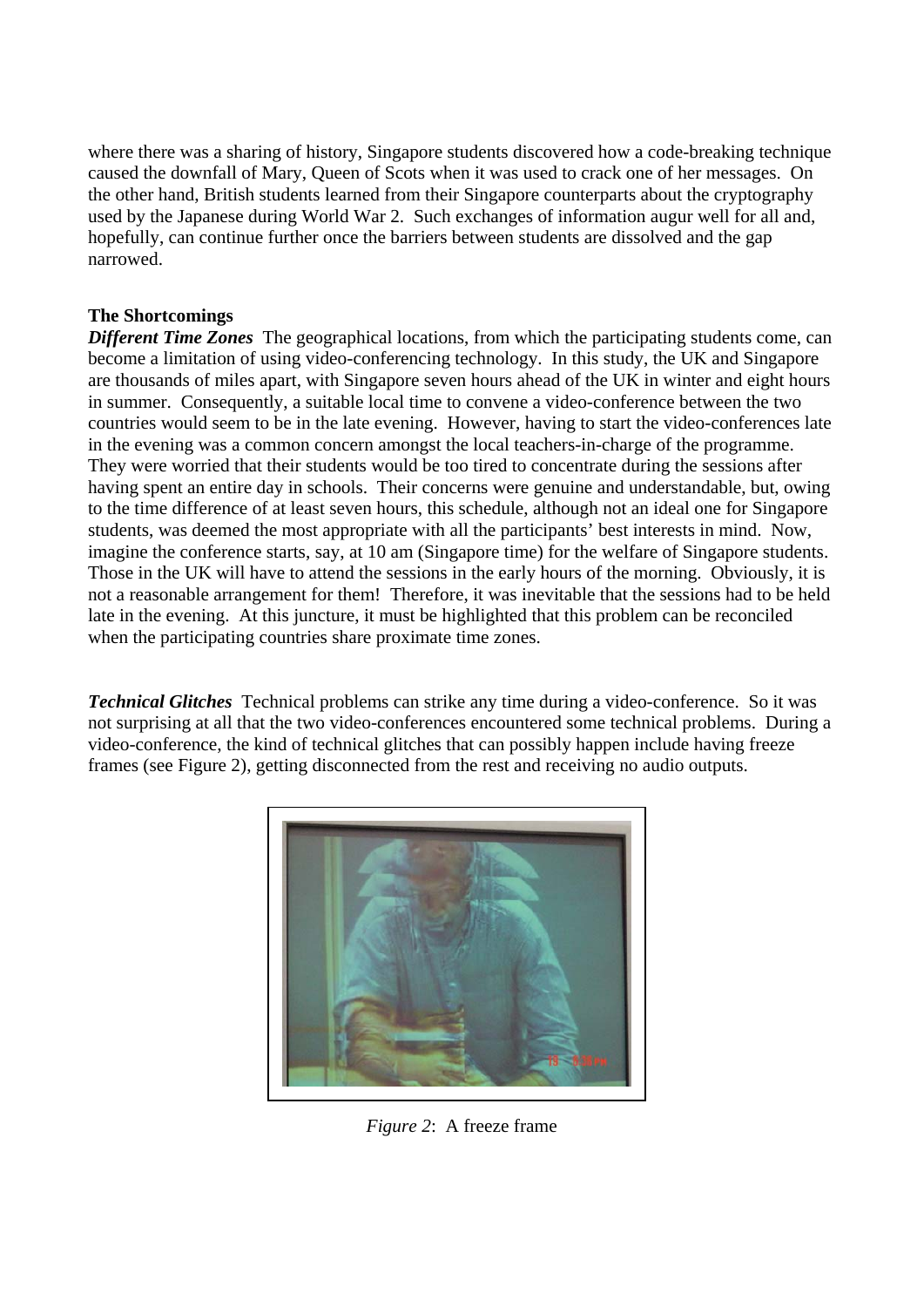All these technical problems can impinge on the students' learning, depending on the severity of the problem. The technical problems in the *Mathematics and Music* video-conference were relatively minor and did not really cause much disruption. For instance, in its second session where students made presentations of their project, Singapore students were only able to hear what a group of British students delivered very faintly because of faulty audio speakers in the local conference venue even despite having to turn on the volume to the highest. On the contrary, the situation was apparently much worst in the other video-conference on *Codes and The Quantum Computer*. Its entire first session was marred throughout by freeze frames and the occasional disconnection, thus disrupting the flow of the session. It also caused many students to lose track of what was being said. Evidence such as those given in Table 4 seems to reveal the students' disappointment with the video-conferencing technology as a result of these technical problems.

#### Table 4

| Disappointment due to technical glitches |  |  |
|------------------------------------------|--|--|
|                                          |  |  |

|            | <b>Remarks</b>                                                                    |
|------------|-----------------------------------------------------------------------------------|
| Student 9  | It's quite a novel experience, but there were some technical faults that made the |
|            | progression of the video-conference a little unsmooth, as in there were some      |
|            | interruptions as we kept getting disconnected.                                    |
| Student 10 | The quality of facilities causes inconvenience $\&$ impeded the fluency of the    |
|            | lesson a bit.                                                                     |
| Student 11 | An interesting and different way of approaching learning and definitely an        |
|            | experience all students should have, though sometimes technical difficulties may  |
|            | reduce its effectiveness.                                                         |

*Student reticence* Finding students not wanting to speak up during the lesson is not uncommon in traditional classroom teaching. But would they feel more at ease and hence be more responsive during a video-conference when the presenters were total strangers to them? Well, it seemed that there was no difference in student behaviour. The same phenomenon, which happened during normal classroom teaching, was also observed in both video-conferences despite all the encouragement from the presenters and the coaxing from their own teachers. In general, most local students appeared to be rather hesitant when it came to asking questions or delivering their work. It usually took quite a long while before someone responded, unlike their British counterparts, who were more spontaneous. On a couple of occasions, the local students had to miss their turns of asking questions because nobody wanted to speak up. To save time and maintain the flow of the session, the presenter had to skip their turns. In one of the video-conferences, teachers had to resort to calling specific students to answer, but even then, some still felt uncomfortable and procrastinated in participating in the discussion. Unlike traditional classroom teaching, the presenters did not know the participating students well enough to call individuals by their names to answer questions. As a result, the interaction did not appear to be quite student-centred enough. Therefore, students had to take ownership of their personal learning because it was quite difficult for the presenters to monitor the progress of everybody during a video-conference. Perhaps, this is one area where a lesson delivered in a traditional classroom is thought to be seemingly more effective than it is by video-conference.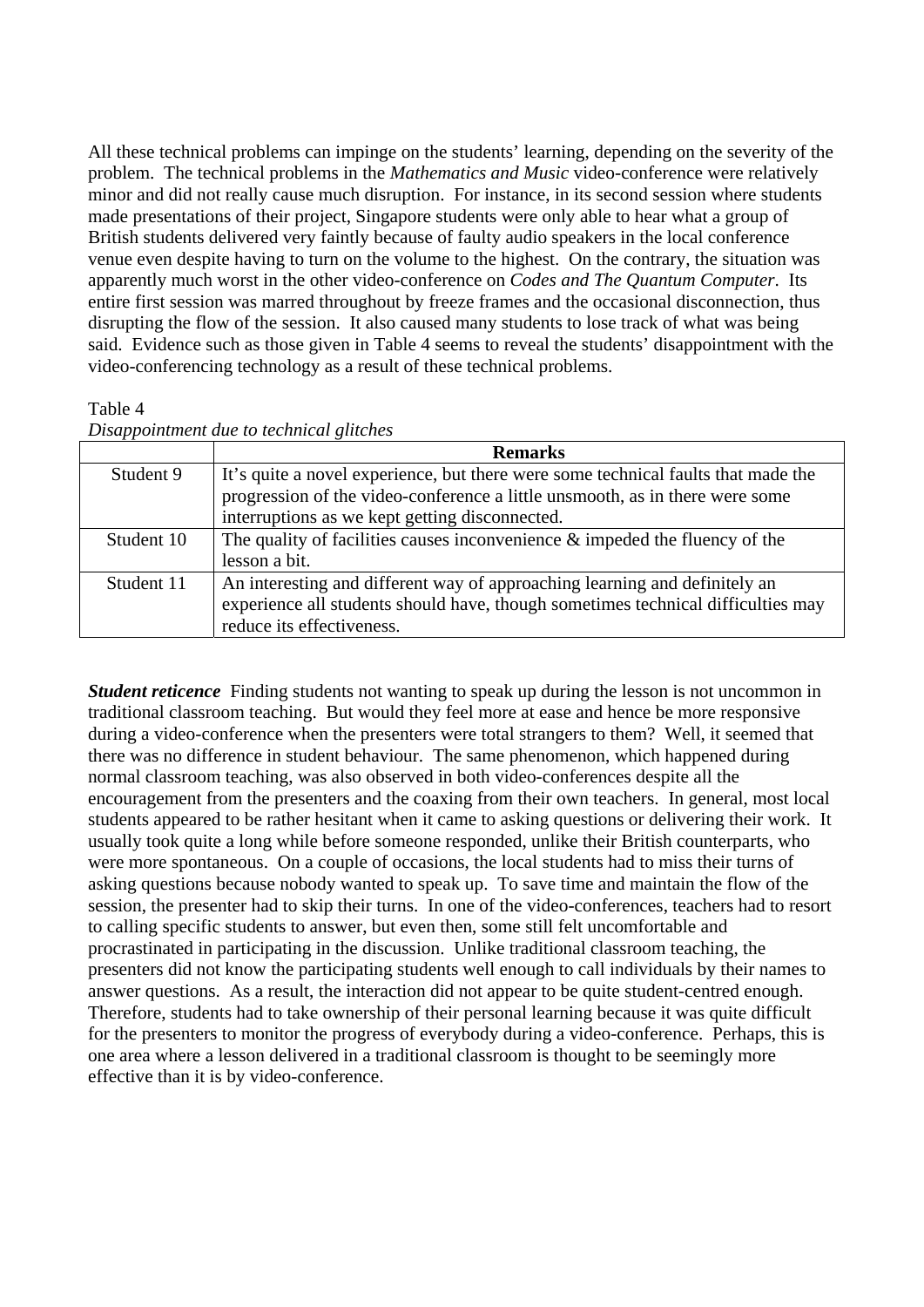## **Conclusion**

This article has highlighted some benefits and shortcomings of using video-conferencing in education, in particular, at the secondary level. The aim was to raise awareness of its educational value in offering a new dimension to teaching and learning. The benefits are simply impossible to be disregarded because students can gain and achieve so much more when they are engaged in video-conferencing. Furthermore, the feedback received from the local students regarding their general perception of video-conferencing has been very positive and encouraging so far. Many remarked that video-conferencing offers them an interesting and novel learning experience, and some appeared to have enjoyed it so much that they even proposed extending such an experience to other students as well.

The outlook for video-conferencing then seems to be promising. The recent introduction of 3G technologies in telecommunication gadgets such as the videophones familiarises the public to this technology. Additionally, the rapid development in broadband technology and the drastic drop in equipment costs and call charges make it even more accessible. In time to come, the use of videoconferencing will be more widespread than ever in institutions of higher education and the workplace. Therefore, if we do not harness its potential to help deliver, support and enrich student learning now, we will deprive students of the opportunities to be exposed to alternative learning approaches and to get involved in collaborative learning at international level. And when this happens, we will be doing students an injustice by putting them at a disadvantage in today's technological and globalised society.

# **References**

- Arnold, T., Cayley, S., & Griffith, M. (2002). *Video-conferencing in the classroom: Communications technology across the curriculum.* Devon, UK: Devon Curriculum Services.
- Canning, R. (1999). The use of video-conferencing for continuing personal development in higher education: A small-group case study. *Journal of Further and Higher Education*, *23*(1), 117 – 130.
- Gage, J. (2003). Video-conferencing in the mathematics lesson. Paper presented at the British Educational Research Association conference, Edinburgh, 12 – 14 September 2003. [Online]. Available: http://motivate.maths.org/reports/BERA\_2003\_Gage.PDF [viewed 24 January 2005].
- Gage, J. (2005). Video-conferencing: Case studies in mathematics classrooms. In S. Johnston-Wilder & D. Pimm (Eds.), *Teaching Secondary Mathematics with ICT* (pp. 191 – 202). Berkshire, England: Open University Press.
- Hu, C., Wong, A. F. L., Sharpe, L., Crawford, L., Gopinathan, S., Moo, S. N., & Khine, M. S. (2001). Multipoint desktop video-conferencing for teacher training: A Singapore experience. *World Conference on Educational Multimedia, Hypermedia & Telecommunications*, *2001*(1), 792 – 797. [Online]. Available: http://dl.aace.org/8587 [viewed 2 February 2005].
- Kollie, E. (2005). Video-conferencing expands education. *School Planning & Management*, *44*(3),  $43 - 46.$
- Martin, M. (2005). Seeing is believing: The role of video-conferencing in distance learning. *British Journal of Educational Technology*, *36*(3), 397 – 405.